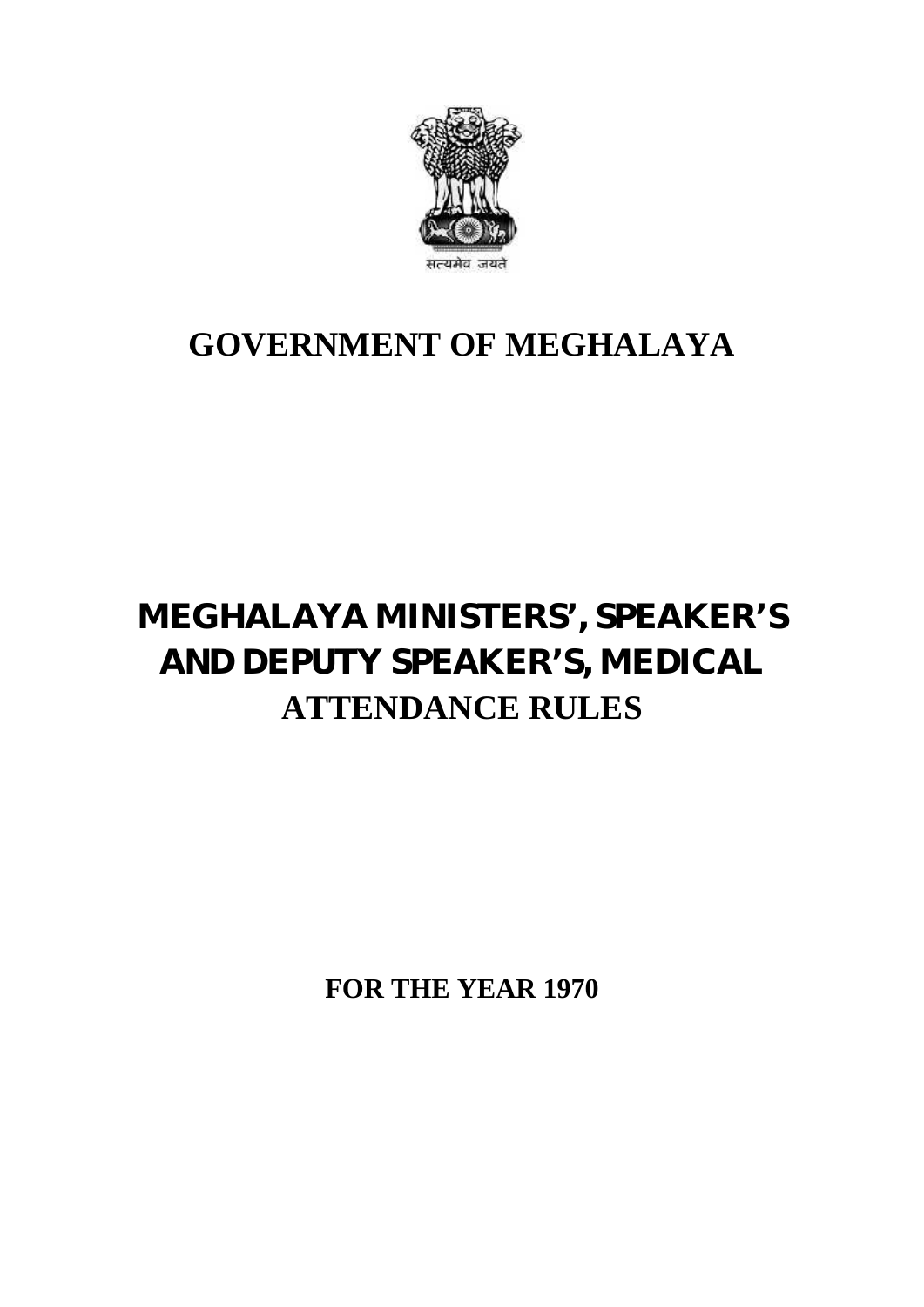## The  $22<sup>nd</sup>$  June, 1971

**No. SS/Health. 44/70/31** – In exercise of powers conferred by sections 8 and 9 of the Legislative Assembly of Meghalaya (Speaker's and Deputy Speaker's Salaries and Allowances) Act, 1970 (Act No. 3 of 1970) and the Legislative Assembly of Meghalaya (Ministers' Salaries and Allowances) Act, 1970 (Act No. 4 of 1970); the Governor is pleased to make the following Rules, namely:-

### 1. **Short title and commencement** -

- (1) These rules may be called the Meghalaya Ministers', Speaker's and Deputy Speaker's, Medical Attendance Rules, 1970. (1) These rules may be called the Meghalaya Ministers', Speaker's and Deputy Speaker's, Medical Attendance Rules, 1970.<br>(2) They shall be deemed to have come into force with effect from the  $2<sup>nd</sup>$  April, 1970.
- 
- 2. **Definitions** In these rules, unless the context otherwise requires:-
	- (a) "Authorised medical attendant" means a Civil Surgeon of the District where the Minister, etc. falls ill, or a medical officer who in rank is equal or immediately junior to the Civil Surgeon and who is attached to the same hospital or dispensary to which the Civil Surgeon is attached, OR, a medical officer-in-charge of a hospital or dispensary to which no Civil Surgeon is attached;
	- (b) "Family" means the wife or husband, children, stepchildren and parents of the Minister, Speaker and Deputy Speaker, wholly dependent upon him or her as the case may be;
	- (c) "Government" means the Government of Meghalaya;
	- (d) "Hospital" means,
- (i) "Government" means the Government of Meghalaya;<br>
(i) A Government hospital or dispensary and includes;
- (i) A Government hospital or dispensary and includes;<br>
(ii) A hospital or dispensary maintained by a local authority which receives aid<br>
from the Government, or, from the Government, or, (ii) A hospital or dispensary maintained by a local<br>from the Government, or,<br>(iii) Hospitals as enumerated in SCHEDULE (I).
	-
	- (e) "Medical Attendance" means attendance in a hospital or at the consulting room ii) Hospitals as enumerated in SCHEDULE (I).<br>
	"Medical Attendance" means attendance in a hospital or at the consulting room<br>
	maintained by the authorised medical attendant by arrangement with him and<br>
	includes:includes:- (i) Such pathological, bacteriological, radiological or other methods of<br>diagnosis as are available in a hospital or laboratory or institution and are<br>diagnosis as are available in a hospital or laboratory or institution a
		- diagnosis as are available in a hospital or laboratory or institution and are considered necessary by the authorised medical attendant; and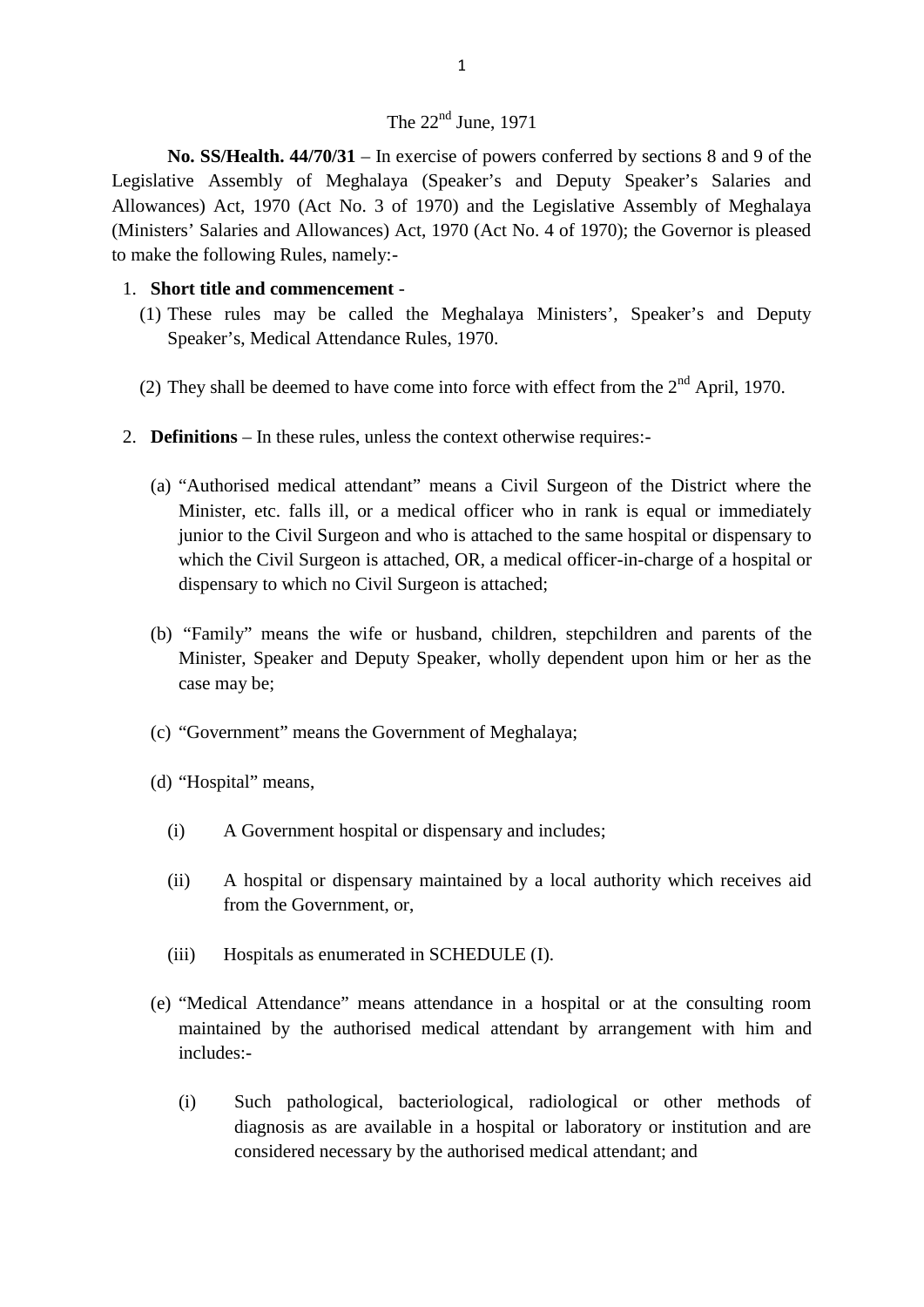- 2<br>
(ii) Such consultation with any other medical officer or specialist as the<br>
authorised medical attendant certifies to be necessary, to such extent and in authorised medical attendant certifies to be necessary, to such extent and in such manner as the medical officer may, in consultation with the authorised medical attendant, determine;
- (f) "Patient: means a Minister, the Speaker and the Deputy Speaker, including their family, who requires medical attendance and treatment; "Patient: means a Minister, the Speaker and the Deputy Speaker, in family, who requires medical attendance and treatment;<br>"Treatment" means the use of all medical and surgical facilities a hospital or dispensary in which a
- (g) "Treatment" means the use of all medical and surgical facilities available at a
- independent of such pathological and surgical facilities available at a hospital or dispensary in which a patient is treated, and includes:<br>i) The employment of such pathological, bacteriological, radiological or any other other methods as are considered necessary by the authorised medical attendant; iii) The employment of such pathological, bacteriological, radiological or any other methods as are considered necessary by the authorised medical attendant;<br>ii) The supply of such medicines, vaccines, sera or other therap
	- as are ordinarily available in a Government hospital; The supply of such medicines, vaccines, sera or other therapeutic substances<br>as are ordinarily available in a Government hospital;<br>The supply of such medicines, vaccines, sera or other therapeutic substances<br>not ordinarily
	- ii) The supply of such medicines, vaccines, sera or other therapeutic substances<br>as are ordinarily available in a Government hospital;<br>iii) The supply of such medicines, vaccines, sera or other therapeutic substances<br>not o writing to be essential for the recovery, or for the prevention of deterioration in the condition of the patient; independent act accommodation as the authorise medical attendant may certify in<br>writing to be essential for the recovery, or for the prevention of deterioration<br>in the condition of the patient;<br>iv) The best accommodation a
	- admitted; v) The best accommodation as is available in the hospital to which the patient is admitted;<br>v) The services of such nurses as are ordinarily employed by the hospital to which the patient is admitted;
	- which the patient is admitted;
	- vice via the services of such nurses as are ordinarily employed by the hospital to<br>which the patient is admitted;<br>vice Such special nursing as the authorised medical attendant may certify in writing<br>to be essential for the to be essential for the recovery, or for the prevention of deterioration in the condition, of the patient having regard to the nature of the disease; viated via the special nursing as the authorised medical attendant may certify in writing<br>to be essential for the recovery, or for the prevention of deterioration in the<br>condition, of the patient having regard to the natur
	- attendant;
	- vii) Such blood transfusion as may be certified essential by the authorised medical attendant;<br>
	wiii) Medical attendance described in sub-clause (ii) of clause (e) but does include<br>
	diet, superior in quality, than is ordin diet, superior in quality, than is ordinarily supplied by the hospital to the patients occupying the best accommodation available therein.
- 3. **Medical attendance by an authorised medical attendant** A patient shall be entitled, free of charge, to medical attendance by an authorised medical attendant.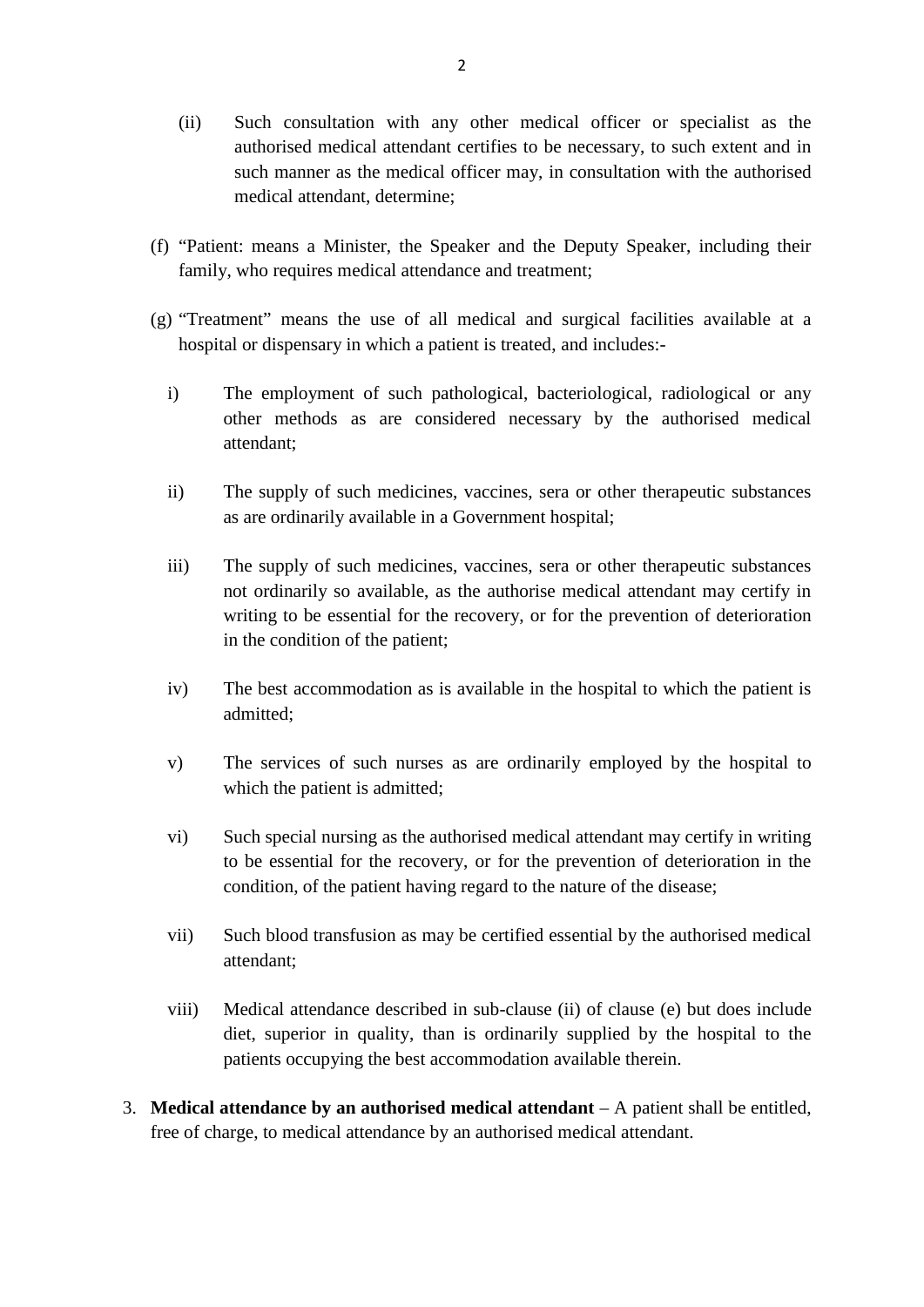- 4. **Travelling allowances** (1) When the place at which a patient falls ill is not the headquarters of the authorised medical attendant:-
- (a) The patient shall be entitled to travelling allowance as usual rates for the journey<br>
(a) The patient shall be entitled to travelling allowance as usual rates for the journey<br>
from the place where he falls ill to the from the place where he falls ill to the headquarters of the authorised medical attendant, or (a) The patient shall be entitled to travelling allowance as usual rates for the journey<br>from the place where he falls ill to the headquarters of the authorised medical<br>attendant, or<br>(b) If the patient is too ill to travel
	- to travelling allowance to and from the place where the patient is.

(2) An application for a travelling allowance under sub-rule (1) shall be accompanied by a certificate in writing by the authorised medical attendant stating that medical attendance was necessary and, if the application is under clause (b) of that sub-rule, that the patient was too ill to travel.

(3) Where a patient is sent to a specialist or other Medical Officer under clause (a) of rule 5, he shall, on production of certificate in writing by the authorised medical attendant in this behalf, be entitled to travelling allowance for the journey to and from the headquarters of the specialist or other Medical Officer. (3) Where a patient is sent to a specialist or other Medical Officer under clause (a) of rule 5,<br>he shall, on production of certificate in writing by the authorised medical attendant in this<br>behalf, be entitled to travell

production of a certificate in writing by the authorised medical attendant in this behalf, be entitled to travelling allowance for the journey to and from the place where the patient is.

(5) If the patient has to proceed to a station other than that at which he falls ills for the purpose of treatment under sub-rule (I) of rule 6, he shall, in production of a certificate from the authorised medical attendan purpose of treatment under sub-rule (I) of rule 6, he shall, in production of a certificate from the authorised medical attendant in this behalf, be entitled to travelling allowance for the journey to and from the place at which such treatment is received. A patient shall be entitled journey is undertaken, that it is unsafe for the patient to travel unattended and as such an attendant is necessary to escort the patient to the place of treatment and back. Such an attendant shall be entitled to travelling expenses as follows: ravel with an attendant if the authorised medical attendant certifies in writing, before the<br>mey is undertaken, that it is unsafe for the patient to travel unattended and as such an<br>ndant is necessary to escort the patient

- admissible to him for a journey on tour. ndant shall be entitled to travelling expenses as follows:-<br>a) If a Government servant, usual travelling allowance and daily allowand<br>admissible to him for a journey on tour.<br>b) If not a Government servant, he shall be ent
- 

Examples to him for a journey on tour.<br>
If not a Government servant, he shall be entitled to actual expenses;<br>
Provided that for all journeys under this rule a patient shall be entitled to<br>
travelling allowance at the rate halts on such journey shall be admissible.

5. **Medical attendance by person other than authorised medical attendant** – If the authorised medical attendant is of opinion that the case of a patient is of such a serious and or special nature as to require medical attendance by some person other than himself, he may, with the approval of the Director of Health Services:-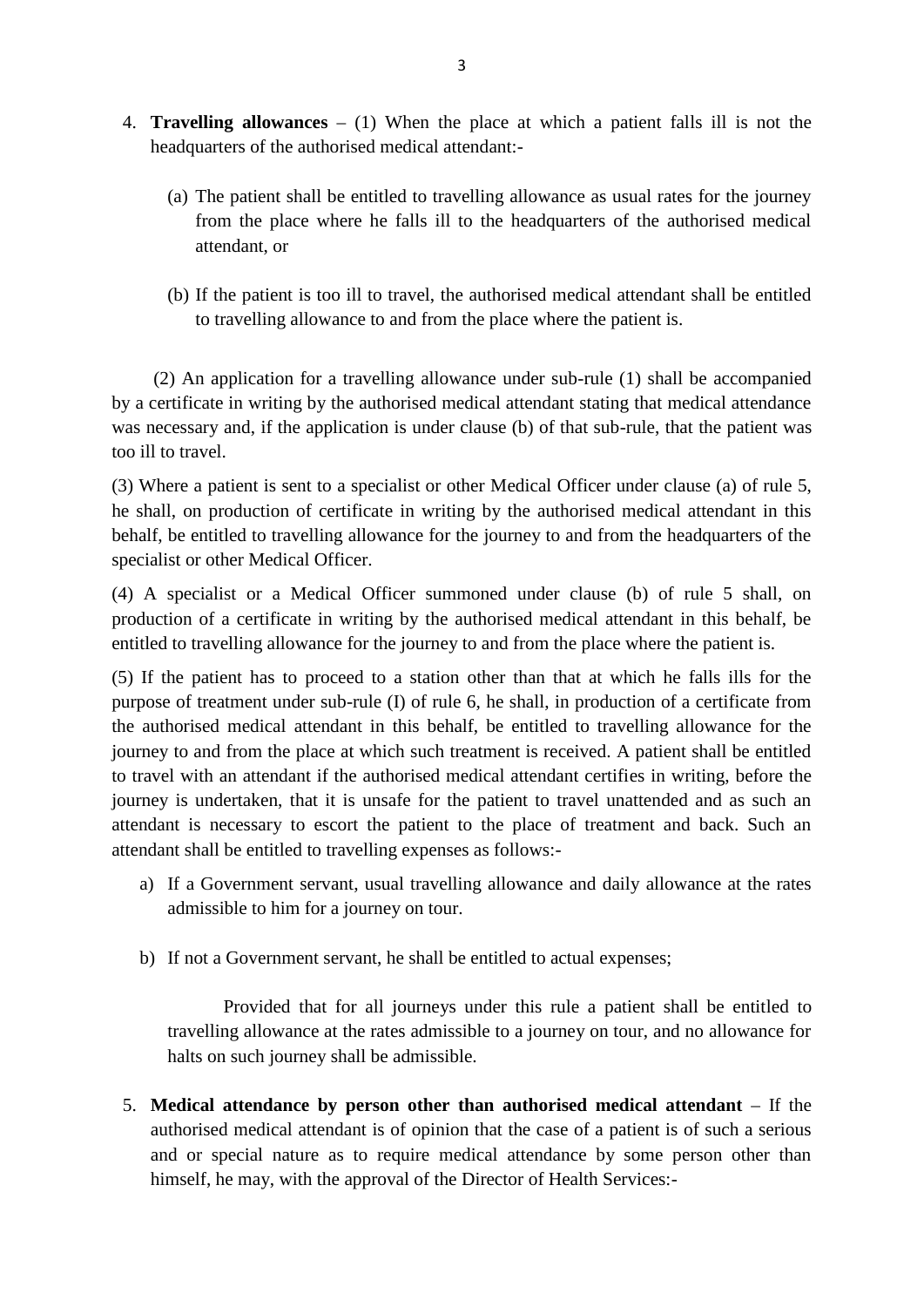- 4<br>
(a) Send the patient to the nearest specialist or other medical officers as provided for in<br>
Clause (e) of Rule 2, by whom, in his opinion, medical attendance is required for the 4<br>Send the patient to the nearest specialist or other medical officers as provided for in<br>Clause (e) of Rule 2, by whom, in his opinion, medical attendance is required for the<br>patient; or patient; or (a) Send the patient to the nearest specialist or other medical officers as provided for in Clause (e) of Rule 2, by whom, in his opinion, medical attendance is required for the patient; or<br>(b) If the patient is too ill to
- attend upon the patient.
- 6. **Hospitals or dispensaries at which treatment may be received and reimbursement therefor**  $- (1)$  Every patient shall be entitled, free of charge, to treatment:-
- (a) In such hospitals or dispensaries at which treatment may be received and reimbursement<br>therefor  $(1)$  Every patient shall be entitled, free of charge, to treatment:<br>(a) In such hospital or dispensary in the district of the authorised medical attendant, provide the necessary and suitable treatment; or
	- **therefor**  $(1)$  Every patient shall be entitled, free of charge, to treatment:-<br>
	(a) In such hospital or dispensary in the district where he falls ill as can, in the opinion<br>
	of the authorised medical attendant, provide as may, in the opinion of the authorised medical attendant, provide the necessary of the authorised medical at<br>If there is no such hospital<br>as may, in the opinion of<br>and suitable treatment; (b) If there is no such hospital or dispensary in the district, in such hospital in the State<br>as may, in the opinion of the authorised medical attendant, provide the necessary<br>and suitable treatment;<br>Provided that where in

is of the opinion that the necessary and suitable treatment is available only in a hospital outside the State (but within India), he may, with the approval of the Provided that where in any exceptional case the authorised medical attendant<br>is of the opinion that the necessary and suitable treatment is available only in a<br>hospital outside the State (but within India), he may, with th involved entails danger to the health of the patient), send the patient for treatment in such hospital recognised by the Government of India:

Provided further that if the Minister, etc., while on tour, falls ill in a place outside the State (but within India), he may consult any authorised medical officer of the State or Union Territory where he falls ill, or, attend any recognised hospital of that State or Union Territory. In such cases *ex-post facto* approval of the Director of Health Services shall be obtained.

(2) Where a patient is entitled under sub-rule (1), free of charge, to treatment in a hospital, the amount paid by him on account of such treatment shall, on production of a certificate in writing by the authorised medical attendant in this behalf, be reimbursed to the patient by the Government.

(3) If the patient has to proceed to a station other than that at which he falls ill for the purpose of treatment under sub-rule (I), he shall, on production of a certificate from the authorised medical attendant in this behalf be entitled to travelling allowance for the journey to and from the place at which such treatment is received. Such travelling allowance shall also be admissible for an attendant, if the authorised purpose of treatment under sub-rule (I), he shall, on production of a certificate from<br>the authorised medical attendant in this behalf be entitled to travelling allowance for<br>the journey to and from the place at which such unattended and that an attendant is necessary to accompany the patient to the place of treatment and back.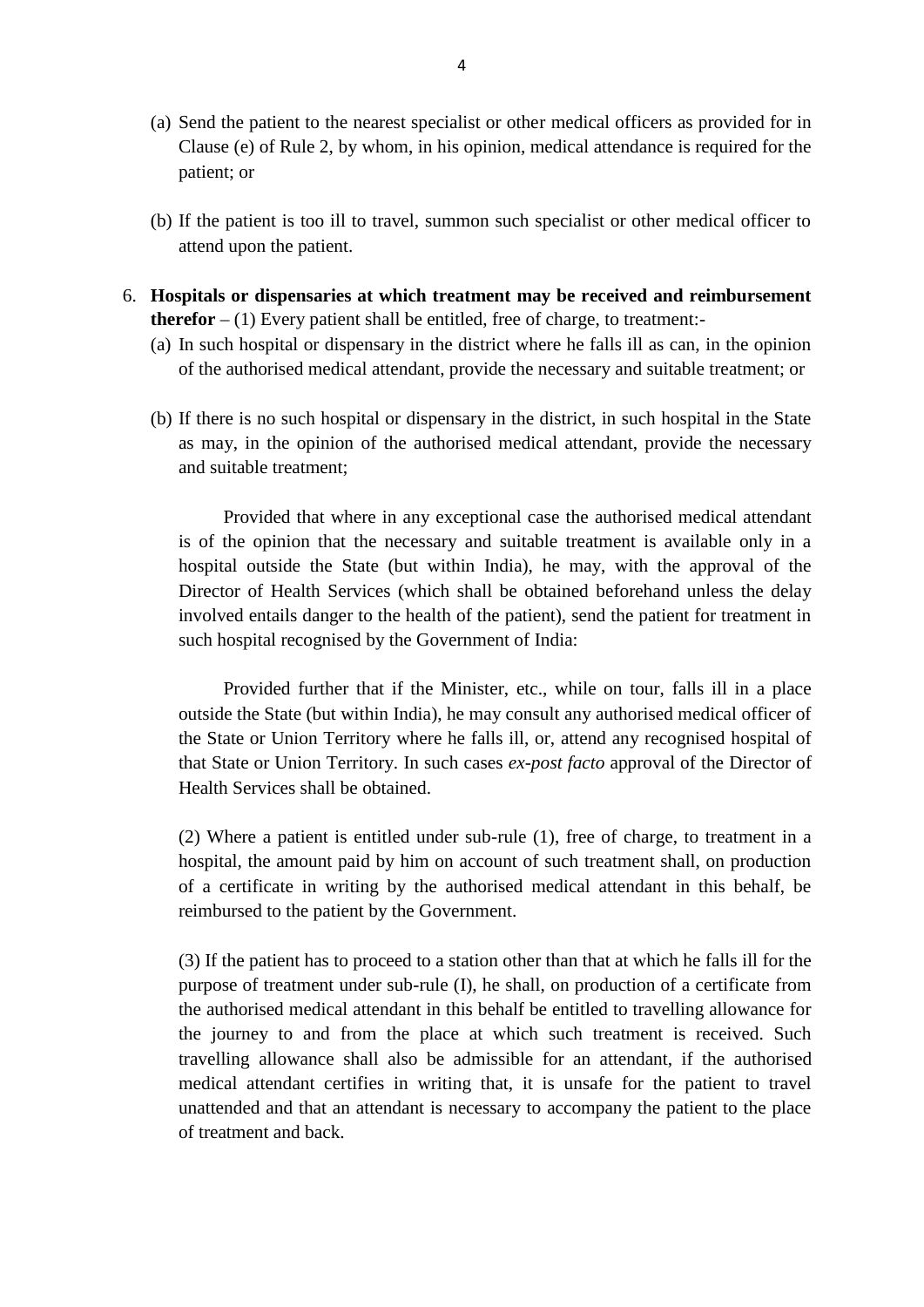(4) In cases where there are no facilities for treatment in the hospitals mentioned in Rule 2 (d), the authorised medical attendant may refer the case to a Military Hospital in the State if such facilities exist.

- 7. **Treatment at Residence** If the authorised medical attendant is of the opinion that owing to the absence or remoteness of a suitable hospital or to the severity of the illness, the patient cannot be given treatment as provided in sub-rule (I) of Rule 6, he may receive such treatment at his residence as may be arranged by the authorised medical attendant.
- 8. **Charge for Service other than Medical Attendance to be paid** (1) Any charge for services rendered in connection with, but not included in medical attendance or treatment of a patient who is entitled, free of charge, to medical attendance or treatment under these rules, shall be determined by the authorised medical attendant and paid by the patient.

(2) If any question arises as to whether any service should be included in medical attendance or treatment, it shall be referred to the Government whose decision thereon shall be final.

9. **Sanction for Reimbursement** – (1) All bills for reimbursement under these rules shall be sanctioned by the Government in the Personnel Department with the concurrence of Shall be final.<br>**Sanction for Reimburseme**<br>be sanctioned by the Govern<br>the Finance Department.

(2) All bills for reimbursement of costs incurred by a patient in respect of purchase of medicine shall be accompanied by a certificate in the prescribed form signed by the Authorised Medical Attendant and counter-signed by the Director of Health Services.

(3) If any question arises as to whether any medicine included in the treatment is reimbursable, it shall be referred to the Government whose decision thereon shall be final.